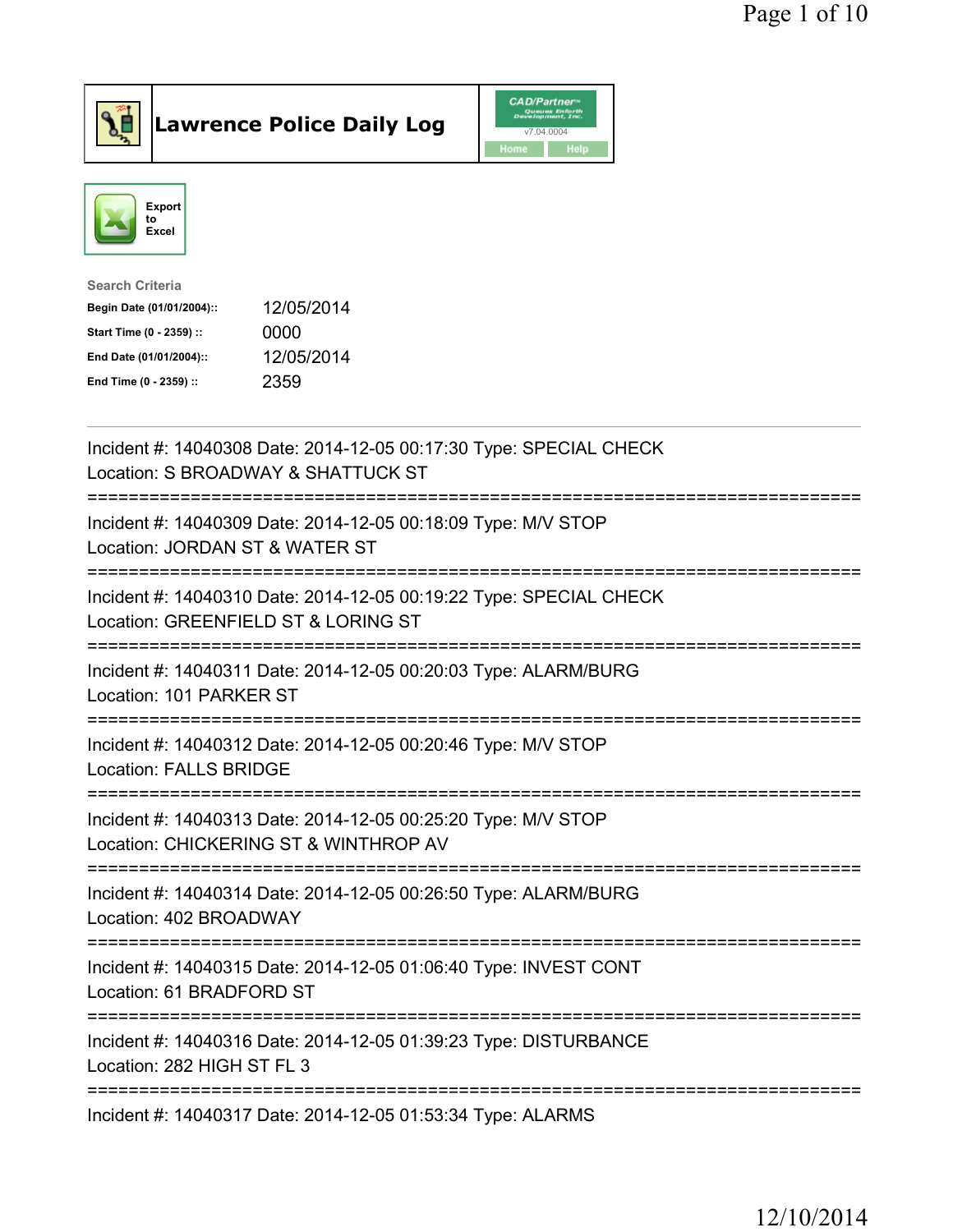Location: EL MERCADITO GROCERY / 49 WALNUT ST =========================================================================== Incident #: 14040318 Date: 2014-12-05 02:02:27 Type: LOUD NOISE Location: 120 HIGH ST =========================================================================== Incident #: 14040319 Date: 2014-12-05 02:10:20 Type: CK WELL BEING Location: 30 MORTON ST =========================================================================== Incident #: 14040320 Date: 2014-12-05 02:13:53 Type: ALARMS Location: 99 ESSEX ST =========================================================================== Incident #: 14040321 Date: 2014-12-05 02:18:36 Type: ALARMS Location: 155 MARSTON ST =========================================================================== Incident #: 14040322 Date: 2014-12-05 02:25:27 Type: GENERAL SERV Location: 570 S UNION ST #18 =========================================================================== Incident #: 14040323 Date: 2014-12-05 03:38:42 Type: M/V STOP Location: FRANKLIN ST & METHUEN ST =========================================================================== Incident #: 14040324 Date: 2014-12-05 03:40:36 Type: SUS PERS/MV Location: LAWRENCE ST & PARK ST =========================================================================== Incident #: 14040325 Date: 2014-12-05 04:38:14 Type: A&B PAST Location: ESSEX ST & JACKSON ST =========================================================================== Incident #: 14040326 Date: 2014-12-05 04:48:28 Type: M/V STOP Location: HAVERHILL ST & MARGIN ST =========================================================================== Incident #: 14040327 Date: 2014-12-05 05:51:16 Type: ALARMS Location: 29 MARLBORO ST =========================================================================== Incident #: 14040328 Date: 2014-12-05 06:11:08 Type: B&E/PAST Location: 191 PARKER ST =========================================================================== Incident #: 14040329 Date: 2014-12-05 06:20:24 Type: ALARMS Location: 67 WINTHROP AV =========================================================================== Incident #: 14040330 Date: 2014-12-05 06:58:21 Type: DOMESTIC/PAST Location: 67 FERRY ST =========================================================================== Incident #: 14040331 Date: 2014-12-05 07:20:25 Type: DISABLED MV Location: MARSTON & 495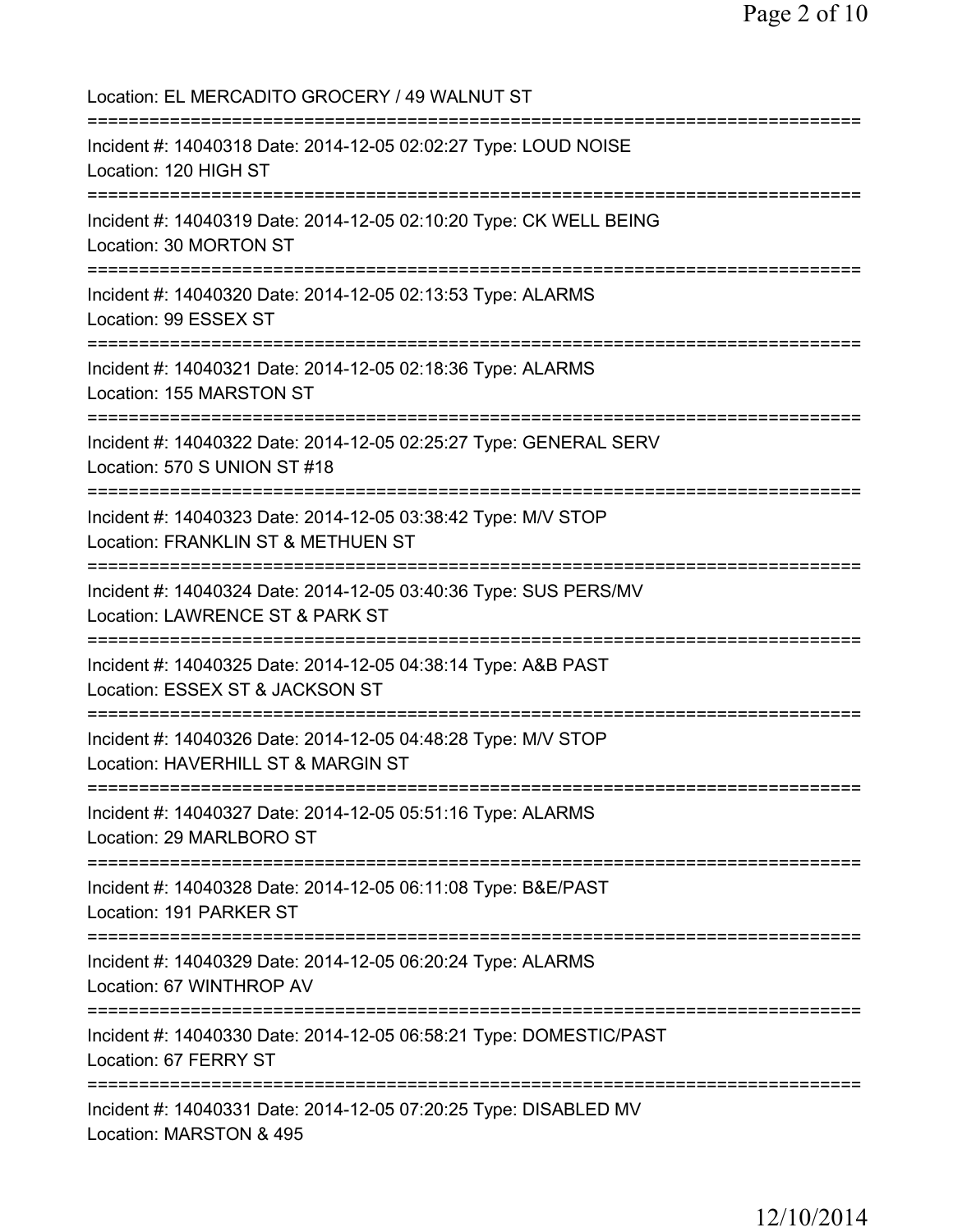| Incident #: 14040332 Date: 2014-12-05 07:28:56 Type: INVESTIGATION<br>Location: 32 SHAWMUT ST                                            |
|------------------------------------------------------------------------------------------------------------------------------------------|
| Incident #: 14040333 Date: 2014-12-05 07:53:33 Type: DEATH SUDDEN<br>Location: 29 BENNINGTON ST                                          |
| Incident #: 14040334 Date: 2014-12-05 08:04:29 Type: LARCENY/PAST<br>Location: 40 LAWRENCE ST<br>===================                     |
| Incident #: 14040335 Date: 2014-12-05 08:07:19 Type: MAL DAMAGE<br>Location: 115 CAMBRIDGE ST                                            |
| Incident #: 14040336 Date: 2014-12-05 08:38:08 Type: ALARMS<br>Location: 61 WARREN ST                                                    |
| ;===================================<br>Incident #: 14040337 Date: 2014-12-05 08:41:15 Type: DOMESTIC/PAST<br>Location: 360 MERRIMACK ST |
| Incident #: 14040338 Date: 2014-12-05 08:54:44 Type: ALARMS<br>Location: BCS / 250 CANAL ST<br>==============                            |
| Incident #: 14040339 Date: 2014-12-05 09:10:17 Type: MV/BLOCKING<br>Location: 11 CEDAR ST                                                |
| Incident #: 14040340 Date: 2014-12-05 09:11:22 Type: GENERAL SERV<br>Location: PHOENIX ACADEMY / 15 UNION ST                             |
| Incident #: 14040341 Date: 2014-12-05 09:26:24 Type: B&E/PAST<br>Location: OZZIES PIZZA II / 197 PARKER ST                               |
| Incident #: 14040343 Date: 2014-12-05 09:38:52 Type: KEEP PEACE<br>Location: 50 CEDAR ST #2                                              |
| Incident #: 14040342 Date: 2014-12-05 09:45:22 Type: INVESTIGATION<br>Location: SOUTH LAWRENCE EAST SCHOOL / 165 CRAWFORD ST             |
| Incident #: 14040344 Date: 2014-12-05 09:46:09 Type: SUICIDE ATTEMPT<br>Location: 29 WILLOW ST FL 2ND                                    |
| Incident #: 14040345 Date: 2014-12-05 09:53:51 Type: INVESTIGATION<br>Location: 59 OAK ST                                                |
|                                                                                                                                          |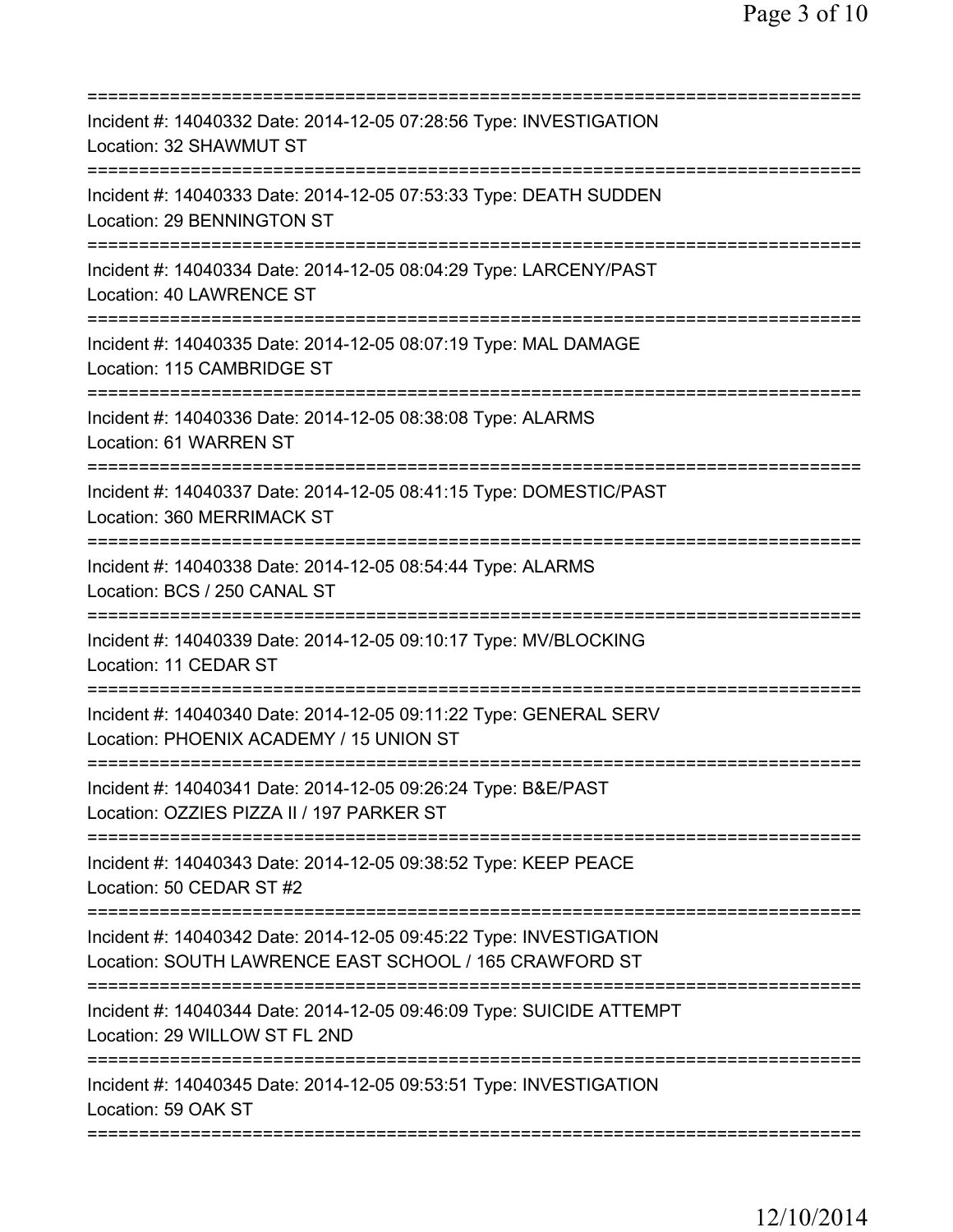| Incident #: 14040346 Date: 2014-12-05 09:58:18 Type: ESCORT<br>Location: 235 BROADWAY #22                                         |
|-----------------------------------------------------------------------------------------------------------------------------------|
| Incident #: 14040347 Date: 2014-12-05 10:02:59 Type: STOL/MV/PAS<br>Location: 18 DAISY ST #109                                    |
| Incident #: 14040348 Date: 2014-12-05 10:15:12 Type: INVESTIGATION<br>Location: 61 ABBOTT ST                                      |
| Incident #: 14040349 Date: 2014-12-05 10:17:43 Type: DRUG VIO<br>Location: BRUCE SCHOOL / 135 BUTLER ST                           |
| Incident #: 14040350 Date: 2014-12-05 10:20:16 Type: INVESTIGATION<br>Location: 21 ABBOTT ST                                      |
| Incident #: 14040351 Date: 2014-12-05 10:44:26 Type: UNKNOWN PROB<br>Location: 18 FRANKLIN ST #506                                |
| Incident #: 14040352 Date: 2014-12-05 10:50:17 Type: DRUG VIO<br>Location: ARLINGTON ST & WILLOW ST                               |
| Incident #: 14040353 Date: 2014-12-05 11:00:52 Type: MAL DAMAGE<br>Location: 187 SANBORN ST                                       |
| Incident #: 14040354 Date: 2014-12-05 11:12:22 Type: AUTO ACC/UNK PI<br>Location: CORNISH ST & JACKSON ST                         |
| Incident #: 14040355 Date: 2014-12-05 11:28:17 Type: M/V STOP<br>Location: CANAL ST & UNION ST                                    |
| Incident #: 14040356 Date: 2014-12-05 11:34:25 Type: INVESTIGATION<br>Location: 312 WATER ST #8                                   |
| Incident #: 14040357 Date: 2014-12-05 11:48:12 Type: B&E/PAST<br>Location: 300 CANAL ST BUILDING 6<br>=========================== |
| Incident #: 14040358 Date: 2014-12-05 11:52:29 Type: INVESTIGATION<br>Location: 222 ESSEX ST #304<br>=========================    |
| Incident #: 14040359 Date: 2014-12-05 11:53:55 Type: INVEST CONT<br>Location: TONY'S CONVENIENCE STORE / 191 PARKER ST            |
| Incident #: 14040360 Date: 2014-12-05 12:05:39 Type: FIRE/MV                                                                      |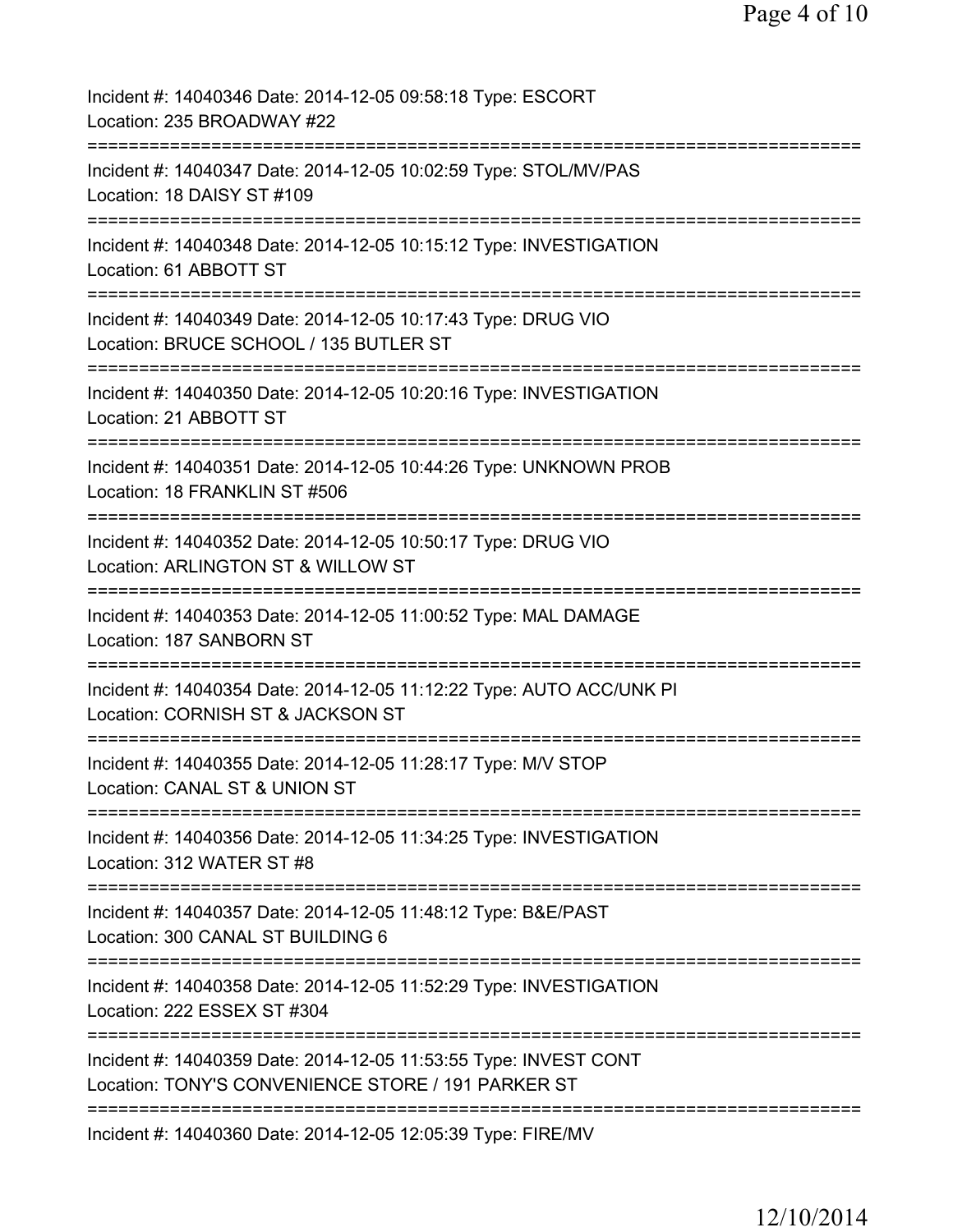| Location: 132 MARGIN ST<br>=====================================                                                                        |
|-----------------------------------------------------------------------------------------------------------------------------------------|
| Incident #: 14040361 Date: 2014-12-05 12:11:23 Type: INVESTIGATION<br>Location: 71 BROOK ST<br>=====================================    |
| Incident #: 14040362 Date: 2014-12-05 12:12:53 Type: UNKNOWN PROB<br>Location: BOWDOIN ST & DAVIS ST                                    |
| Incident #: 14040363 Date: 2014-12-05 12:13:49 Type: MAL DAMAGE<br>Location: 186 E HAVERHILL ST<br>==================================== |
| Incident #: 14040364 Date: 2014-12-05 12:33:24 Type: DOMESTIC/PROG<br>Location: ALDER ST & WALNUT ST                                    |
| =========================<br>Incident #: 14040365 Date: 2014-12-05 12:33:39 Type: KEEP PEACE<br>Location: 50 CEDAR ST #2                |
| Incident #: 14040366 Date: 2014-12-05 12:49:45 Type: ALARM/BURG<br>Location: 6 BERKELEY ST                                              |
| Incident #: 14040367 Date: 2014-12-05 13:26:31 Type: DRUG VIO<br>Location: PARKER ST & SPRINGFIELD ST                                   |
| Incident #: 14040368 Date: 2014-12-05 13:32:08 Type: NEIGHBOR PROB<br>Location: 103A CHESTER ST                                         |
| =============================<br>Incident #: 14040370 Date: 2014-12-05 13:36:29 Type: HIT & RUN M/V<br>Location: 234 FARNHAM ST         |
| Incident #: 14040369 Date: 2014-12-05 13:41:05 Type: FIGHT<br>Location: LAWRENCE HIGH SCHOOL / 71 N PARISH RD                           |
| Incident #: 14040371 Date: 2014-12-05 13:59:46 Type: GENERAL SERV<br>Location: 125 PROSPECT ST                                          |
| Incident #: 14040372 Date: 2014-12-05 14:00:11 Type: ASSSIT AMBULANC<br>Location: HAVERHILL ST & PROSPECT ST                            |
| Incident #: 14040373 Date: 2014-12-05 14:16:19 Type: CK WELL BEING<br>Location: BROADWAY & WATER ST                                     |
| Incident #: 14040374 Date: 2014-12-05 14:17:46 Type: AUTO ACC/UNK PI<br>Location: HAVERHILL ST & JACKSON ST                             |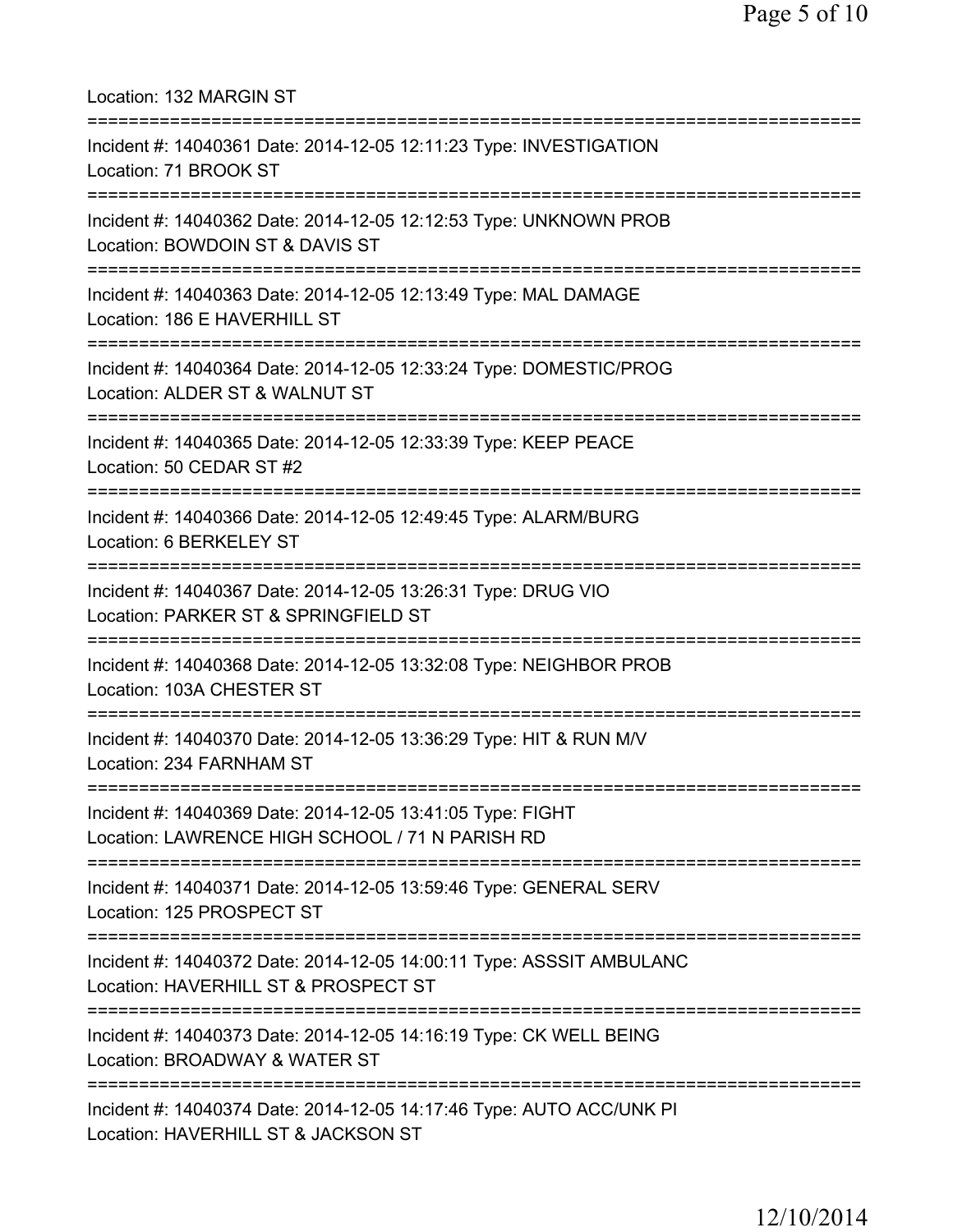| Incident #: 14040375 Date: 2014-12-05 14:29:42 Type: NOTIFICATION<br>Location: 38 EXETER ST<br>=================                                  |
|---------------------------------------------------------------------------------------------------------------------------------------------------|
| Incident #: 14040376 Date: 2014-12-05 14:48:44 Type: 209A/SERVE<br>Location: 67 FERRY ST                                                          |
| Incident #: 14040377 Date: 2014-12-05 14:52:32 Type: AUTO ACC/NO PI<br>Location: 255 ESSEX ST                                                     |
| Incident #: 14040378 Date: 2014-12-05 15:25:23 Type: NEIGHBOR PROB<br>Location: 9 EASTON ST #FRONT FL 2ND                                         |
| Incident #: 14040379 Date: 2014-12-05 15:52:44 Type: AUTO ACC/NO PI<br>Location: 38 SHATTUCK ST                                                   |
| Incident #: 14040380 Date: 2014-12-05 15:54:54 Type: ALARM/BURG<br>Location: SPANISH ASSEMBLIES OF GOD CH / 14 VINE ST<br>======================  |
| Incident #: 14040381 Date: 2014-12-05 15:56:36 Type: DISTURBANCE<br>Location: GERMAN HOME / 374 HOWARD ST<br>==================================== |
| Incident #: 14040382 Date: 2014-12-05 16:00:53 Type: LIC PLATE STO<br>Location: 70 CROSS ST FL 3<br>===============                               |
| Incident #: 14040383 Date: 2014-12-05 16:22:54 Type: MAL DAMAGE<br>Location: 26 ORCHARD ST FL 1ST                                                 |
| Incident #: 14040384 Date: 2014-12-05 16:24:58 Type: M/V STOP<br>Location: NEW BALANCE ATHLETIC SHOE CORP / 5 S UNION ST                          |
| Incident #: 14040385 Date: 2014-12-05 16:38:14 Type: E911 HANGUP<br>Location: GRAINGER / 121 MARSTON ST                                           |
| Incident #: 14040386 Date: 2014-12-05 17:00:47 Type: SUICIDE ATTEMPT<br>Location: 141 AMESBURY ST #404                                            |
| Incident #: 14040387 Date: 2014-12-05 17:24:19 Type: GEN OFFENCES<br>Location: 51 AMES ST                                                         |
| Incident #: 14040389 Date: 2014-12-05 17:34:07 Type: FRAUD<br>Location: 90 BEACON ST #7                                                           |
|                                                                                                                                                   |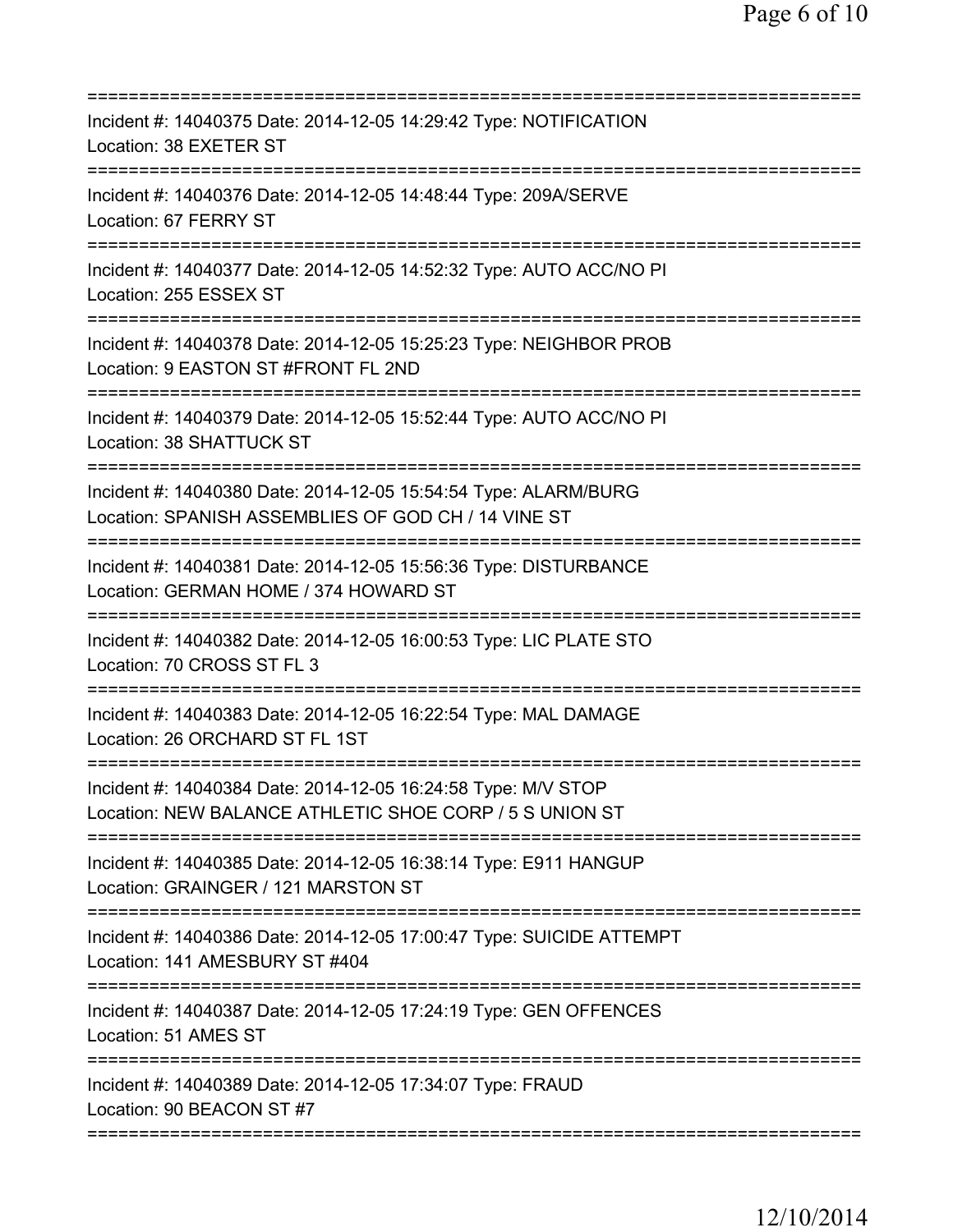| Incident #: 14040388 Date: 2014-12-05 17:34:16 Type: DRUG VIO<br>Location: AUTO ZONE / 380 BROADWAY                        |
|----------------------------------------------------------------------------------------------------------------------------|
| Incident #: 14040390 Date: 2014-12-05 17:38:28 Type: M/V STOP<br>Location: LAWRENCE ST & MAPLE ST                          |
| Incident #: 14040391 Date: 2014-12-05 17:39:20 Type: UNKNOWN PROB<br>Location: CVS PHARMACY / 266 BROADWAY                 |
| Incident #: 14040392 Date: 2014-12-05 17:42:51 Type: COURT DOC SERVE<br>Location: 444 HAMPSHIRE ST                         |
| Incident #: 14040393 Date: 2014-12-05 17:44:31 Type: AUTO ACC/NO PI<br>Location: S UNION ST & SALEM ST                     |
| Incident #: 14040394 Date: 2014-12-05 17:59:04 Type: ALARM/BURG<br>Location: COMMUNITY DAY CHARTER SCHOOL / 73 PROSPECT ST |
| Incident #: 14040395 Date: 2014-12-05 18:05:36 Type: M/V STOP<br>Location: ACTON ST & BROADWAY                             |
| Incident #: 14040396 Date: 2014-12-05 18:16:38 Type: M/V STOP<br>Location: OSGOOD ST & SALEM ST                            |
| Incident #: 14040397 Date: 2014-12-05 18:17:48 Type: M/V STOP<br>Location: HIGHGATE ST & RESERVOIR ST                      |
| Incident #: 14040398 Date: 2014-12-05 18:18:19 Type: M/V STOP<br>Location: CHANDLER ST & WATER ST                          |
| Incident #: 14040399 Date: 2014-12-05 18:22:26 Type: M/V STOP<br>Location: 292 S UNION ST                                  |
| Incident #: 14040400 Date: 2014-12-05 18:32:26 Type: M/V STOP<br>Location: HAVERHILL ST & UNION ST                         |
| Incident #: 14040401 Date: 2014-12-05 18:35:05 Type: HIT & RUN M/V<br>Location: MERRIMACK ST & S BROADWAY                  |
| Incident #: 14040402 Date: 2014-12-05 18:46:23 Type: ALARM/BURG<br>Location: AEROMARK UNIFORM / 110 GLENN ST               |
| Incident #: 14040403 Date: 2014-12-05 18:51:38 Type: FIGHT                                                                 |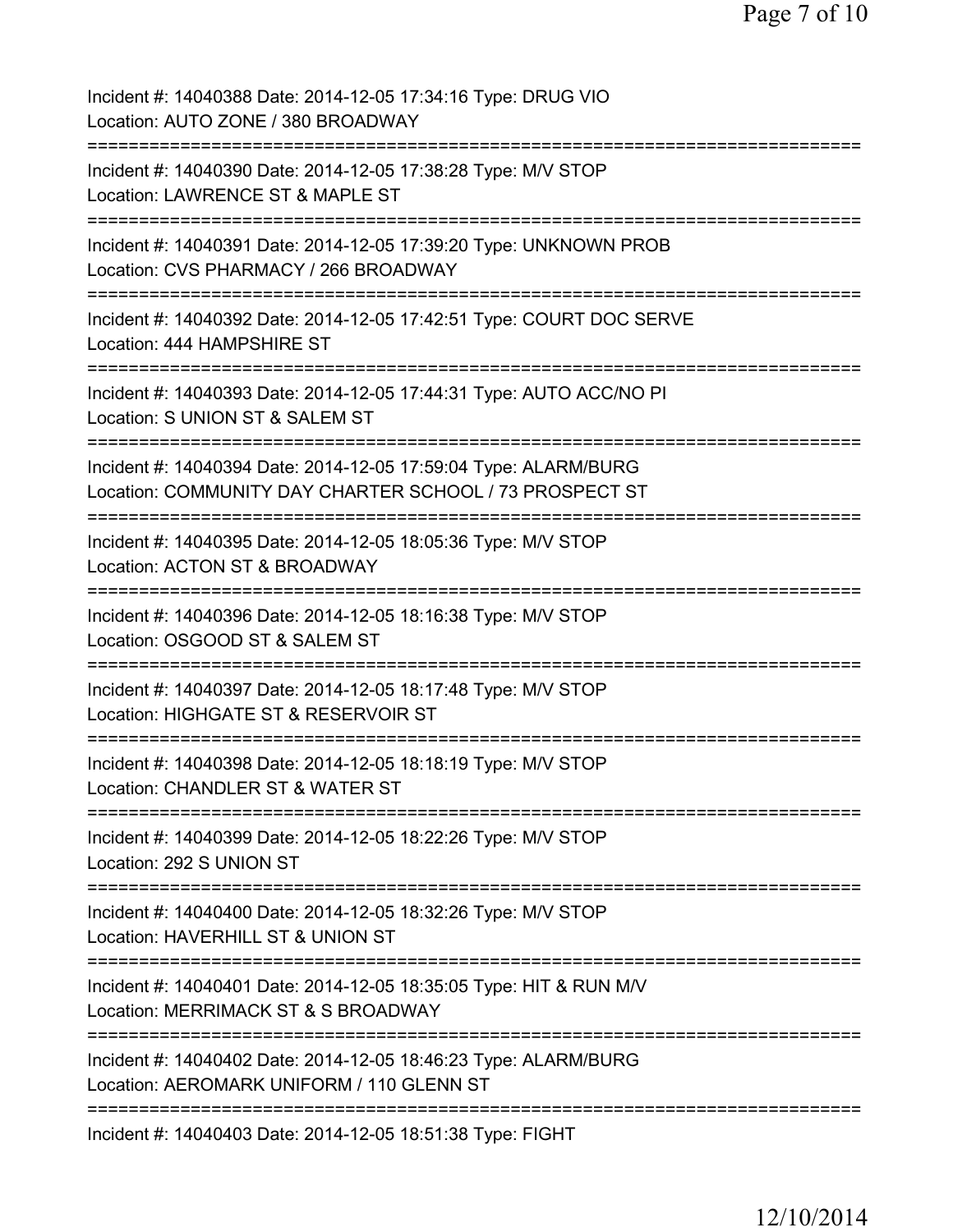| Location: 667 LOWELL ST                                                                                                                  |
|------------------------------------------------------------------------------------------------------------------------------------------|
| Incident #: 14040404 Date: 2014-12-05 18:57:02 Type: KEEP PEACE<br>Location: 189 GARDEN ST                                               |
| Incident #: 14040405 Date: 2014-12-05 19:00:02 Type: M/V STOP<br>Location: GLENN ST & SHEPARD ST<br>============================         |
| Incident #: 14040406 Date: 2014-12-05 19:20:19 Type: M/V STOP<br>Location: BURKE ST & SALEM ST                                           |
| Incident #: 14040407 Date: 2014-12-05 19:31:35 Type: AUTO ACC/NO PI<br>Location: 265 AMES ST                                             |
| Incident #: 14040408 Date: 2014-12-05 19:35:37 Type: SERVE 209A<br>Location: 47 S BOWDOIN ST                                             |
| Incident #: 14040409 Date: 2014-12-05 19:39:15 Type: NEIGHBOR PROB<br>Location: 9 EASTON ST                                              |
| Incident #: 14040410 Date: 2014-12-05 19:41:53 Type: M/V STOP<br>Location: BRADFORD ST & BROADWAY                                        |
| Incident #: 14040411 Date: 2014-12-05 20:04:57 Type: SHOPLIFTING<br>Location: DEMOULAS MARKET / 700 ESSEX ST                             |
| Incident #: 14040412 Date: 2014-12-05 20:14:30 Type: ALARM/BURG<br>Location: ESPERANZA ACADEMY / 198 GARDEN ST                           |
| Incident #: 14040413 Date: 2014-12-05 20:40:59 Type: M/V STOP<br>Location: ALLEN ST & SUMMER ST<br>================================      |
| Incident #: 14040414 Date: 2014-12-05 20:43:46 Type: DRUG VIO<br>Location: WENDYS / 55 HAMPSHIRE ST                                      |
| Incident #: 14040415 Date: 2014-12-05 21:00:32 Type: STOL/MV/PAS<br>Location: 85 BRADFORD ST                                             |
| ===================================<br>Incident #: 14040416 Date: 2014-12-05 21:02:41 Type: MEDIC SUPPORT<br>Location: 194 BRUCE ST FL 1 |
| Incident #: 14040417 Date: 2014-12-05 21:04:54 Type: B&E/PROG<br>Location: 450 HAMPSHIRE ST                                              |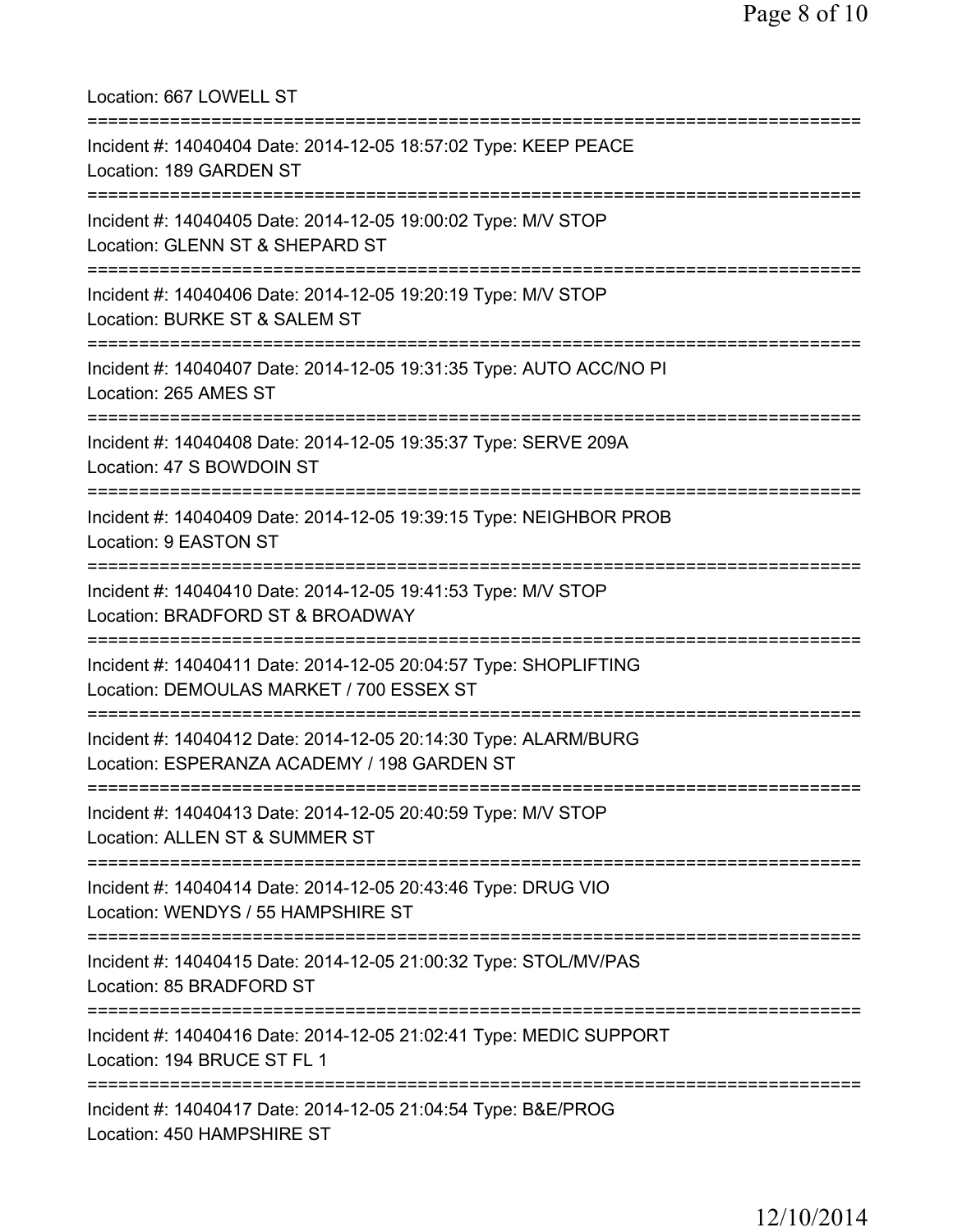| Incident #: 14040418 Date: 2014-12-05 21:15:49 Type: LARCENY/PAST<br>Location: YMCA / 40 LAWRENCE ST                             |
|----------------------------------------------------------------------------------------------------------------------------------|
| Incident #: 14040419 Date: 2014-12-05 21:22:59 Type: NOISE ORD<br>Location: 9 EASTON ST FL 2                                     |
| Incident #: 14040420 Date: 2014-12-05 21:28:17 Type: M/V STOP<br>Location: BRADFORD ST & HAMPSHIRE ST                            |
| Incident #: 14040422 Date: 2014-12-05 21:46:47 Type: SUS PERS/MV<br>Location: 379 HAVERHILL ST                                   |
| Incident #: 14040421 Date: 2014-12-05 21:47:35 Type: 209A/SERVE<br>Location: 47 S BOWDOIN ST                                     |
| Incident #: 14040423 Date: 2014-12-05 22:05:11 Type: M/V STOP<br>Location: 9 POPLAR ST                                           |
| Incident #: 14040424 Date: 2014-12-05 22:11:18 Type: DOMESTIC/PROG<br>Location: 138 S UNION ST #9                                |
| Incident #: 14040425 Date: 2014-12-05 22:22:04 Type: NOTIFICATION<br>Location: 78 FARNHAM ST<br>-------------------------------- |
| Incident #: 14040426 Date: 2014-12-05 22:31:40 Type: AUTO ACC/NO PI<br>Location: E PLATT ST & MARSTON ST                         |
| Incident #: 14040427 Date: 2014-12-05 23:07:21 Type: M/V STOP<br>Location: 160 WINTHROP AV                                       |
| Incident #: 14040428 Date: 2014-12-05 23:11:34 Type: NOISE ORD<br>Location: 5 BRADFORD ST                                        |
| Incident #: 14040429 Date: 2014-12-05 23:12:09 Type: M/V STOP<br>Location: FRIENDLYS RESTAURANT / 227 WINTHROP AV                |
| Incident #: 14040430 Date: 2014-12-05 23:23:45 Type: MISSING PERS<br>Location: 7 PERE MARQUETTE AV                               |
| Incident #: 14040431 Date: 2014-12-05 23:25:36 Type: SUS PERS/MV<br>Location: 20 BELLEVUE ST FL 1                                |
|                                                                                                                                  |